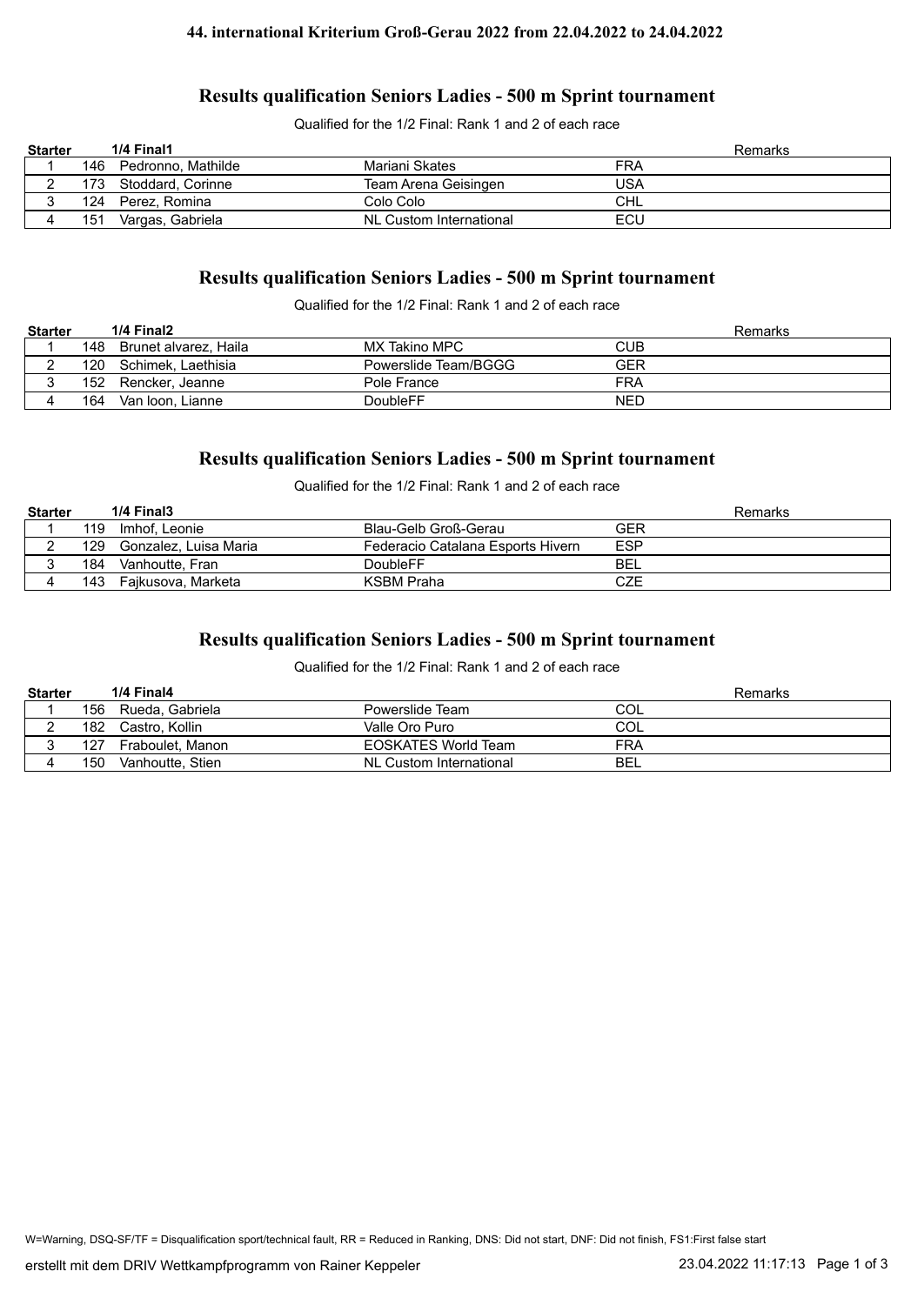#### **Results qualification Seniors Ladies - 500 m Sprint tournament**

Qualified for the 1/4 Final: 16 best time

| <b>Results</b> | <b>Qualification1</b>          |                                     |            |                | Rank | Points/Time Remarks |          |
|----------------|--------------------------------|-------------------------------------|------------|----------------|------|---------------------|----------|
|                | 173 Stoddard, Corinne          | Team Arena Geisingen                | <b>USA</b> | 1              |      | 43.996              |          |
|                | 164 Van loon, Lianne           | DoubleFF                            | <b>NED</b> | 2              |      | 44,486              |          |
|                | 147 Letelier, Valentina        | Mexico                              | <b>MEX</b> | 3              |      | 44,684 FS1          |          |
|                | 125 Martinez Martin, Noelia    | CPV EL PRAT                         | <b>ESP</b> | 4              |      | 48,234              |          |
|                | 116 Schübl, Hanna              | RSV Blau-Weiß Gera - Aufba GER      |            |                |      |                     | n.a.Sta. |
| <b>Results</b> | <b>Qualification2</b>          |                                     |            |                | Rank | Points/Time Remarks |          |
|                | 146 Pedronno, Mathilde         | Mariani Skates                      | <b>FRA</b> | 1              |      | 43,617              |          |
|                | 119 Imhof, Leonie              | Blau-Gelb Groß-Gerau                | <b>GER</b> | $\overline{2}$ |      | 43,669              |          |
|                | 162 Ulloa, Nicolle Denisse     | <b>RPA</b>                          | <b>CHL</b> |                |      |                     | n.a.Sta. |
|                | 157 Hofmann, Josie             | Powerslide Team                     | <b>GER</b> |                |      |                     | n.a.Sta. |
|                | 115 Balanant, Marine           | Pole France                         | <b>FRA</b> |                |      |                     | n.a.Sta. |
| <b>Results</b> | Qualification3                 |                                     |            |                | Rank | Points/Time Remarks |          |
|                | 132 Rodgers, Kelsey            | GTC2022 Bont USA Fast Fo USA        |            | 1              |      | 44,875              |          |
|                | 175 Traslavina, Alejandra      | <b>Team Chile</b>                   | <b>CHL</b> | 2              |      | 44,882              |          |
|                | 145 Noordergraaf, Nikki        | <b>KNSB Talent Team Zuidwest</b>    | <b>NED</b> | 3              |      | 45,654 FS1          |          |
|                | 166 Busser, Loes               | Skeelerclub Oost Veluwe             | <b>NED</b> | 4              |      | 46,289 FS1          |          |
|                | 154 Le Guennec, Enora          | Pole France Roller                  | <b>FRA</b> |                |      |                     | n.a.Sta. |
| <b>Results</b> | <b>Qualification4</b>          |                                     |            |                | Rank | Points/Time Remarks |          |
|                | 152 Rencker, Jeanne            | Pole France                         | <b>FRA</b> | 1              |      | 44,157              |          |
|                | 184 Vanhoutte, Fran            | <b>DoubleFF</b>                     | <b>BEL</b> | $\overline{2}$ |      | 44,284              |          |
|                | 167 Veenstra, Simone           | Skeelervereniging IDS               | <b>NED</b> | 3              |      | 51,770              |          |
|                | 136 Haugaard, Marie            | Inline Team Denmark                 | <b>DEN</b> |                |      |                     | n.a.Sta. |
|                | 174 San martin, Javiera        | <b>Team Chile</b>                   | <b>CHL</b> |                |      |                     | n.a.Sta. |
|                | 149 Wong, Vanessa              | MX Takino MPC                       | <b>HKG</b> |                |      |                     | n.a.Sta. |
| <b>Results</b> | Qualification5                 |                                     |            |                | Rank | Points/Time Remarks |          |
|                | 161 Luciani, Veronica          | Rollerblade World Team              | <b>ITA</b> | 1              |      | 45,171              |          |
|                | 135 Van Der Meer, Bianca       | <b>KNSB Talent Team Noord</b>       | <b>NED</b> | $\overline{2}$ |      | 47,239              |          |
|                | 137 Korvasova, Lucie           | <b>IN-LINE VESELI</b>               | <b>CZE</b> | 3              |      | 47,261 FS1          |          |
|                | 186 Genouw, Staci              | Zwaantjes Rollerclub Zandvc Belgium |            | 4              |      | 49,513              |          |
|                | 172 Soberanis, Dalia           | Team Arena Geisingen                | <b>GTM</b> |                |      |                     | n.a.Sta. |
|                | 138 Barrios, Diana             | Jaguares Skate                      | COL        |                |      |                     | n.a.Sta. |
| <b>Results</b> | Qualification6                 |                                     |            |                | Rank | Points/Time Remarks |          |
|                | 148 Brunet alvarez, Haila      | MX Takino MPC                       | <b>CUB</b> | 1              |      | 43,667              |          |
|                | 156 Rueda, Gabriela            | Powerslide Team                     | <b>COL</b> | $\sqrt{2}$     |      | 43,755              |          |
|                | 117 Widua, Chiara              | RSV Blau-Weiß Gera - Aufba GER      |            | 3              |      | 46,133              |          |
|                | 126 Modernell Sanchez, Ariadna | CPV EL PRAT                         | <b>ESP</b> | 4              |      | 46,660              |          |
|                | 141 Schenk, Sascha             | <b>KNSB Talent Team Noord</b>       | <b>NED</b> |                |      |                     | n.a.Sta. |
|                | 130 Moreno, Teresa             | Federacio Catalana Esports          | <b>ESP</b> |                |      |                     | n.a.Sta. |
| <b>Results</b> | <b>Qualification7</b>          |                                     |            |                | Rank | Points/Time Remarks |          |
|                | 129 Gonzalez, Luisa Maria      | Federacio Catalana Esports          | <b>ESP</b> | 1              |      | 43,882              |          |
|                | 120 Schimek, Laethisia         | Powerslide Team/BGGG                | <b>GER</b> | 2              |      | 43,992              |          |
|                | 124 Perez, Romina              | Colo Colo                           | <b>CHL</b> | 3              |      | 44,103              |          |
|                | 127 Fraboulet, Manon           | <b>EOSKATES World Team</b>          | <b>FRA</b> | 4              |      | 44,305              |          |
|                | 143 Fajkusova, Marketa         | <b>KSBM Praha</b>                   | <b>CZE</b> | 5              |      | 44,458              |          |
|                | 140 Huls, Fleur                | <b>DoubleFF</b>                     | <b>NED</b> | 6              |      | 44,640              |          |
| <b>Results</b> | Qualification8                 |                                     |            |                | Rank | Points/Time Remarks |          |
|                | 182 Castro, Kollin             | Valle Oro Puro                      | COL        | 1              |      | 43,796              |          |
|                | 122 Balanger, Pauline          | <b>BOUGUENAIS</b>                   | <b>FRA</b> | 2              |      | 45,839              |          |
|                | 153 Thiebault, Leontine        | Pole France Espoir BFC              | <b>FRA</b> | 3              |      | 45,979              |          |
|                | 142 Bohumska, Jana             | <b>KSBM Praha</b>                   | <b>CZE</b> | $\overline{4}$ |      | 46,093              |          |
|                | 160 Delhommais, Alicia         | Rollerblade World Team              | <b>FRA</b> |                |      |                     | n.a.Sta. |
|                | 176 Vargas Espinoza, Javiera   | <b>Team Chile</b>                   | <b>CHL</b> |                |      |                     | n.a.Sta. |
| <b>Results</b> | Qualification9                 |                                     |            |                | Rank | Points/Time Remarks |          |
|                | 151 Vargas, Gabriela           | NL Custom International             | ECU        | 1              |      | 44,584              |          |
|                | 155 Moulis, Chloe              | Pole France Roller                  | <b>FRA</b> | $\mathbf{2}$   |      | 44,613              |          |
|                | 171 Gaiser, Larissa            | Team Arena Geisingen                | <b>GER</b> | $\overline{3}$ |      | 44,696              |          |

W=Warning, DSQ-SF/TF = Disqualification sport/technical fault, RR = Reduced in Ranking, DNS: Did not start, DNF: Did not finish, FS1:First false start